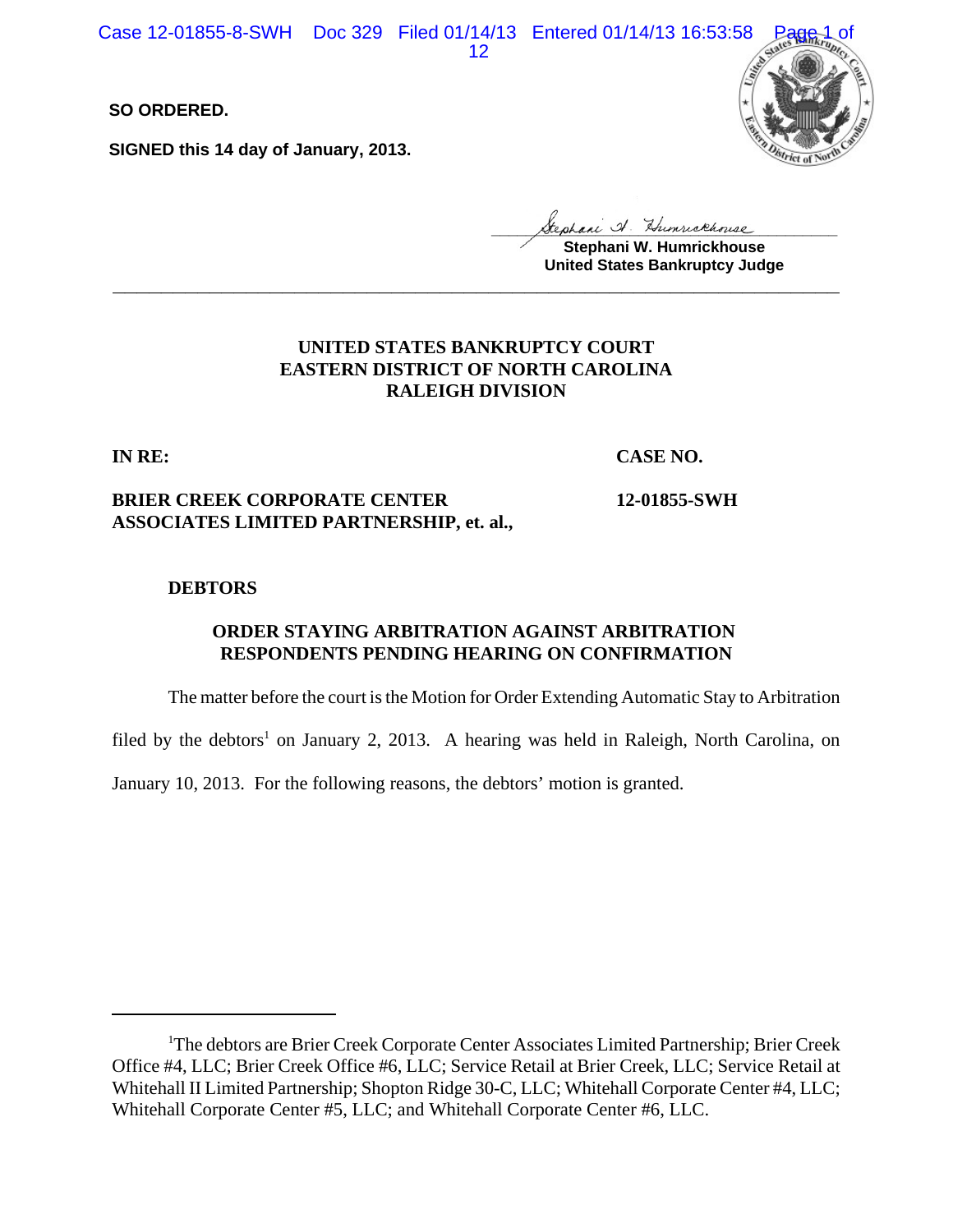#### **BACKGROUND**

On October 13, 2011, the debtors and other affiliated entities<sup>2</sup> (the "Plaintiffs") filed a complaint in state court alleging fifteen claims for relief against Bank of America, N.A. ("Bank of America") relating to certain loans made by Bank of America to the debtors. On January 13, 2012, Bank of America responded to the complaint by denying liability as to all fifteen claims and asserting its own claims against the Plaintiffs including those that guaranteed the note obligations. On March 9, 2012, the debtors filed for relief under Chapter 11 of the Bankruptcy Code. By order entered on March 23, 2012, the debtors' cases were consolidated and are currently being jointly administered for procedural purposes only<sup>3</sup> (the "Bankruptcy Case").

On April 5, 2012, Bank of America filed a Motion to Compel Arbitration and Stay Proceedings in this case relating to the state court litigation. On May 7, 2012, the Plaintiffs removed the litigation to the United States Bankruptcy Court for the Western District of North Carolina. By an order entered on June 18, 2012, the litigation was transferred to this court resulting in the initiation of an adversary proceeding on June 19, 2012 (the "Adversary Proceeding"). On November 29, 2012, a hearing was held in Raleigh, North Carolina, on Bank of America's Motion to Compel Arbitration and Stay Proceedings, now related to the Adversary Proceeding. A ruling on that motion is still pending.

<sup>&</sup>lt;sup>2</sup>The other affiliated entities are Cary Creek Limited Partnership; Shopton Ridge Business Park Limited Partnership; AAC Retail Property Development and Acquisition Fund, LLC; American Asset Corporation Companies Limited; and American Asset Corporation. Cary Creek Limited Partnership filed a voluntary petition on January 3, 2013.

<sup>&</sup>lt;sup>3</sup>By order entered on January 10, 2013, the bankruptcy case of Cary Creek Limited Partnership was consolidated with the other debtors's cases and all of the cases are now being jointly administered for procedural purposes only.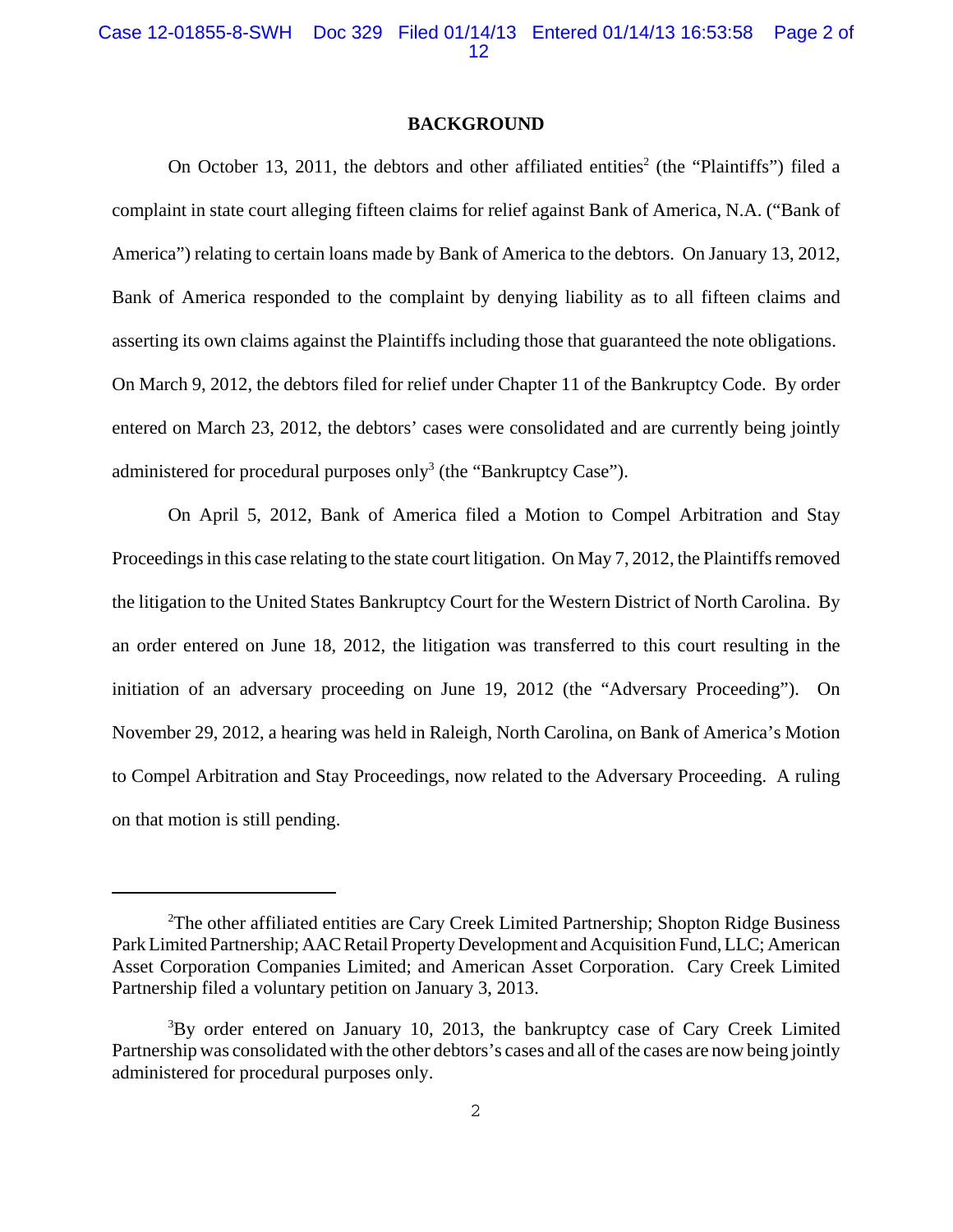### Case 12-01855-8-SWH Doc 329 Filed 01/14/13 Entered 01/14/13 16:53:58 Page 3 of 12

On December 7, 2012, Bank of America filed a separate demand for arbitration with the American Arbitration Association against Riprand Count Arco, Paul L. Herndon, Michael J. Fahey, Amommarc II, LLC, Brian C. Briody, Barry R. James, Duncan H. Lewison, and Petr Vasicko (the "Arbitration Respondents"). With the exception of Amommarc II, LLC, each of the Arbitration Respondents is either a current or former officer of American Asset Corporation ("AAC"), one of the Plaintiffs and an affiliate of the debtors. AAC is the property manager of the debtors and oversees the day-to-day management and development of the debtors' properties.

On January 2, 2013, the debtors' filed their motion in the Bankruptcy Case seeking a stay of the arbitration brought by Bank of America against the Arbitration Respondents. The motion requests that an order be entered pursuant to 11 U.S.C. §§ 362 and 105 (1) confirming that the automatic stay applies to the arbitration filed by Bank of America against the Arbitration Respondents and (2) temporarily staying the prosecution of that arbitration pending a hearing on confirmation of the debtors' plan of reorganization.

### **JURISDICTION**

"Core matters . . . are proceedings that 'arise under' or 'arise in' a case under the Bankruptcy Code." SunTrust Bank v. Roberson (In re Baseline Sports, Inc.), 393 B.R. 105, 121 (Bankr. E.D. Va. 2008). "Jurisdiction for cases 'arising under title 11' refers to those cases in which the Bankruptcy Code itself creates the plaintiff's cause of action or 'if the plaintiff's right to relief necessarily depends on resolution of a substantial question of federal bankruptcy law." Kubasko v. Allied Prof'ls Ins. Co. (In re Werness), 2012 Bankr. LEXIS 3603, at \*6-7 (Bankr. E.D.N.C. Aug. 6, 2012). A request for relief under 11 U.S.C.  $\S 362(a)(1)$  to determine that the stay applies to non-debtors and a request for relief under 11 U.S.C. § 105 to extend the stay to non-debtors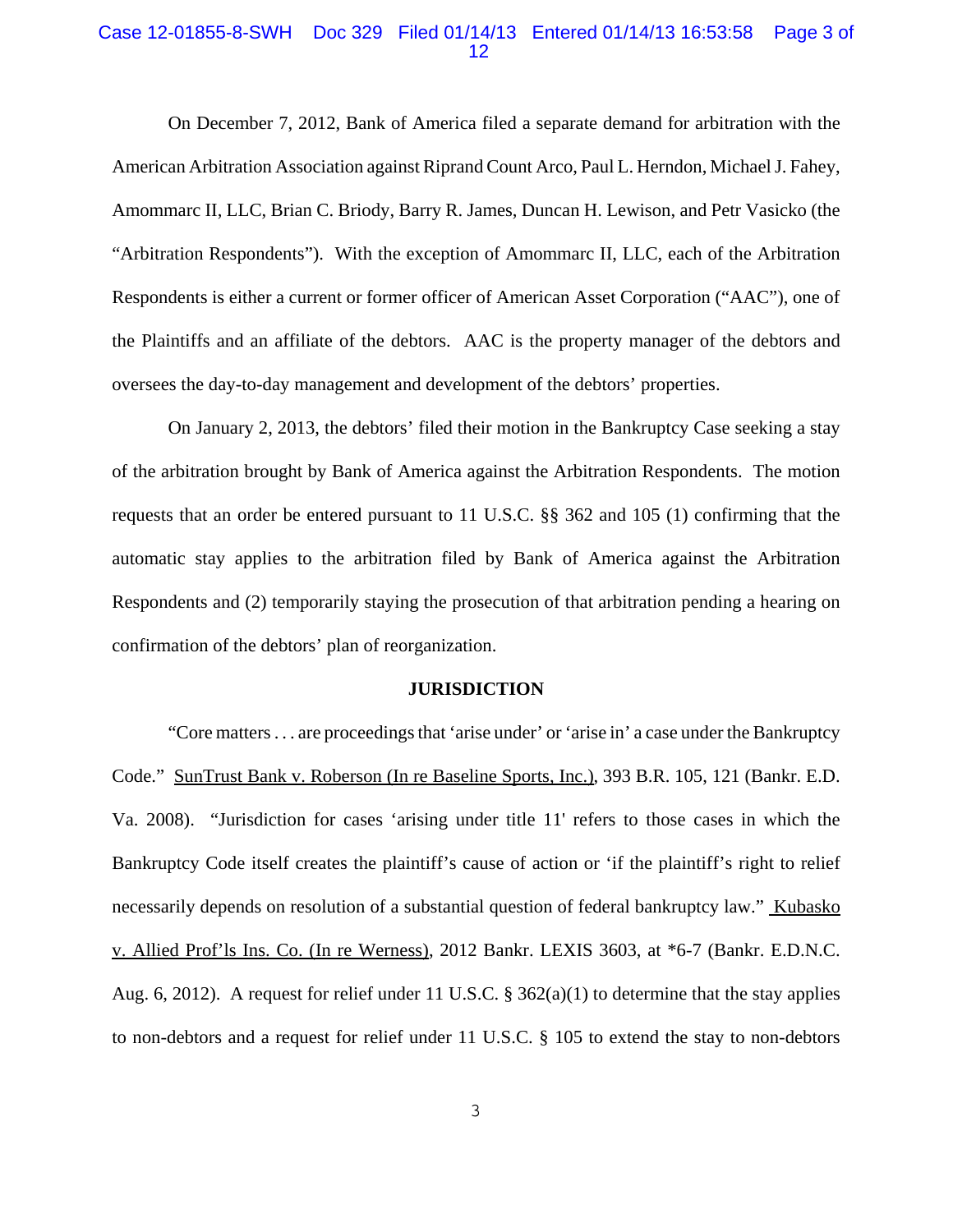constitute core proceedings arising under title 11 for which this court has jurisdiction to hear and decide.

#### **DISCUSSION**

The Fourth Circuit in Piccinin recognized four grounds, either statutory or equitable, on which a bankruptcy court may enjoin litigation against non-debtors. A. H. Robins Co. v. Piccinin, 788 F.2d 994, 999-1004 (4th Cir. 1986), cert. denied, 479 U.S. 876, 107 S. Ct. 251, 93 L. Ed. 2d 177 (1986). They are: (1) the automatic stay under 11 U.S.C.  $\S$  362(a)(1); (2) the automatic stay under 11 U.S.C. § 362(a)(3); (3) the bankruptcy court's powers under 11 U.S.C. § 105; and (4) the bankruptcy court's general equity powers under its comprehensive jurisdiction conferred by 28 U.S.C. § 1334. Id. Some will not be relevant depending on the circumstances, and they each require a separate analysis. Id. at 1003-04. In bringing the instant motion, the debtors are relying on the stay pursuant to 11 U.S.C. § 362(a)(1) and the court's powers under 11 U.S.C. § 105 to "issue any order, process, or judgment that is necessary or appropriate to carry out the provisions of this title."

As a preliminary matter, the court must first address Bank of America's argument that the debtors' motion is procedurally improper because the relief sought must be made by bringing an adversary proceeding. Seeking a determination that the stay under 11 U.S.C.  $\S$  362(a)(1) applies is properly made by motion and does not require the initiation of an adversary proceeding. On the other hand, requesting an injunction pursuant to the court's powers under 11 U.S.C. § 105 must ordinarily be sought through an adversary proceeding. Fed. R. Bankr. P. 7001(7); In re Residential Capital, LLC, 480 B.R. 529, 538 (Bankr. S.D.N.Y. 2012). However, despite the requirement for an adversary proceeding, "courts in many instances have found that judicial economy permits the courts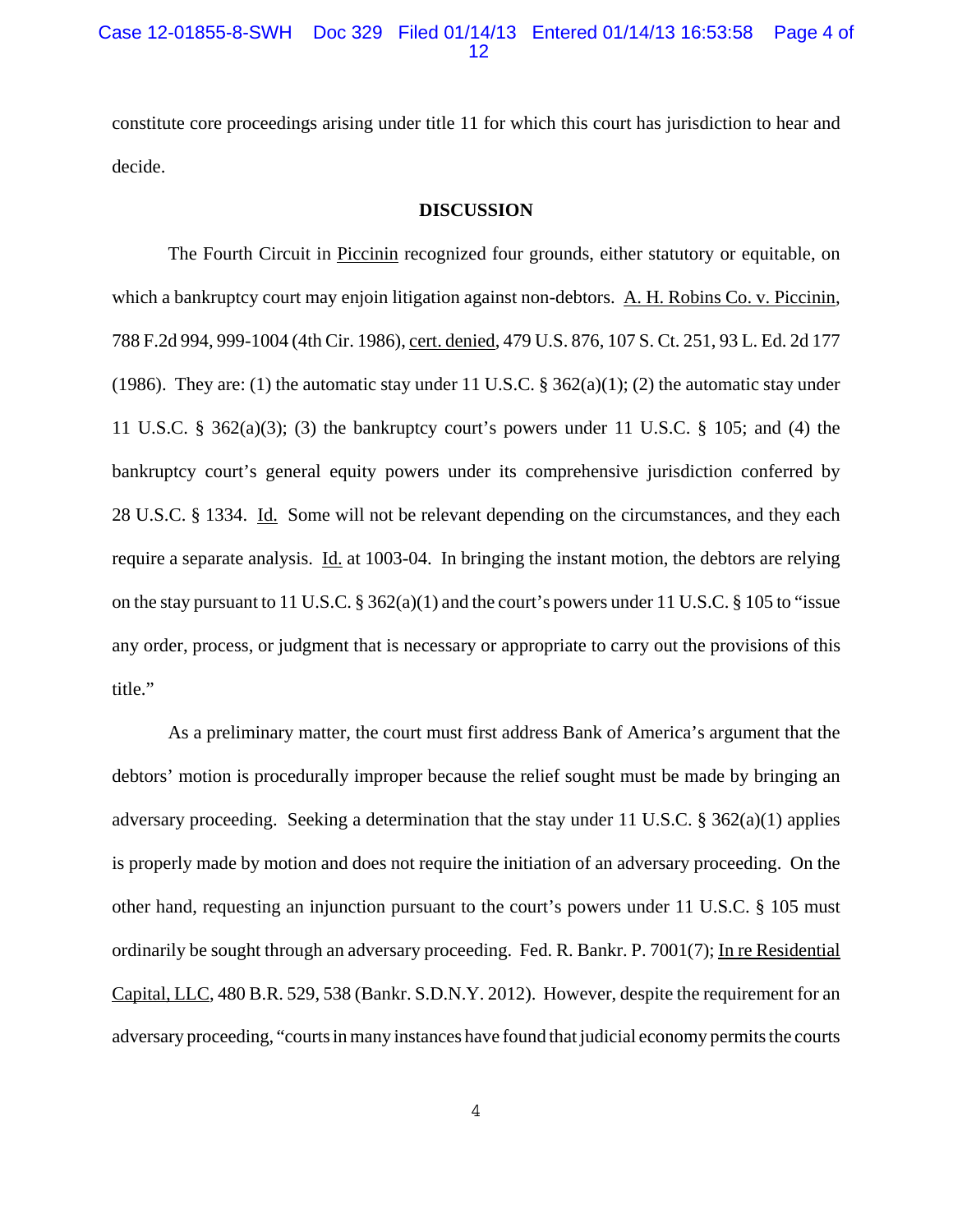## Case 12-01855-8-SWH Doc 329 Filed 01/14/13 Entered 01/14/13 16:53:58 Page 5 of 12

to look beyond Rule 7001 to the merits of the dispute provided no prejudice will result." In re Service Merchandise Co., 256 B.R. 755, 765-66 (Bankr. M.D. Tenn. 2000) (citing In re Orfa Corp of Philadelphia, 170 B.R. 257, 275-76 (E.D. Pa. 1994)).

The debtors' request for relief was brought by a motion filed in the Bankruptcy Case as opposed to the Adversary Proceeding. The motion was procedurally proper with respect to whether the stay under 11 U.S.C. §  $362(a)(1)$  applies. Although an adversary proceeding is the correct procedural method to request an injunction pursuant to 11 U.S.C. § 105, the court finds that the interests of judicial economy and the lack of prejudice to Bank of America<sup>4</sup> permits the court to address the merits of whether an injunction should be granted.

Since the debtors' motion is not procedurally deficient, the court will now address whether the stay under 11 U.S.C. § 362(a)(1) applies to the Arbitration Respondents. As stated by the Fourth Circuit in Piccinin, there is a narrow exception to the general rule that a stay under 11 U.S.C. § 362(a)(1) only applies to debtors and not third-party defendants or co-defendants. 788 F.2d at 999. The exception exists only in "unusual circumstances," and it requires "something more than the mere fact that one of the parties to the lawsuit has filed a Chapter 11 bankruptcy." Id. In providing an example of such "unusual circumstances," the court wrote:

<sup>&</sup>lt;sup>4</sup>Bank of America asserts that the requirement of an adversary proceeding should not be waived because it requires the court to determine whether it has jurisdiction, whether the matter is core or non-core, and whether an injunction requires additional procedural protections such as the posting of a bond. However, the court has addressed the issues pertaining to jurisdiction and whether the matter is core or non-core. Further, when a preliminary injunction is sought by a debtorin-possession, Bankruptcy Rule 7065 does not require the posting of a bond. Fed. R. Bankr. P. 7065 ("Rule 65 F.R. Civ. P. applies in adversary proceedings, except that a temporary restraining order or preliminary injunction may be issued on application of a debtor, trustee or debtor in possession without compliance with Rule 65(c)."). Finally, the court notes that during the hearing counsel for the Plaintiffs made an oral motion in the Adversary Proceeding requesting a stay of the arbitration against the Arbitration Respondents.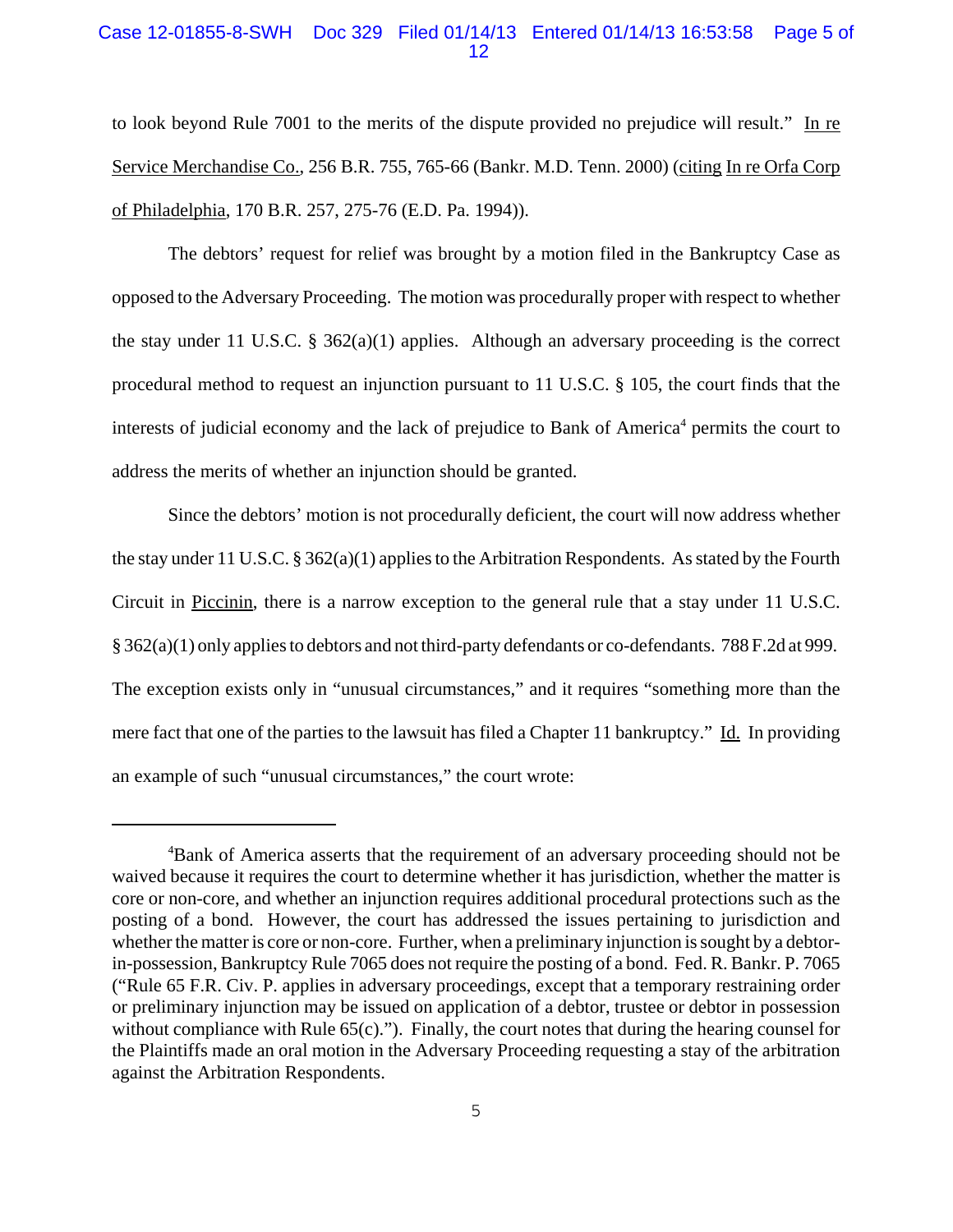An illustration of such a situation would be a suit against a third-party who is entitled to absolute indemnity by the debtor on account of any judgment that might result against them in the case. To refuse application of the statutory stay in that case would defeat the very purpose and intent of the statute. This fact was recognized by the court in In Re Metal Center, 31 Bankr. 458 (D. Conn. 1983).

Piccinin, 788 F.2d at 999.

The court then went into detail explaining the Metal Center decision in an effort to further clarify the type of "unusual circumstances" where the stay would apply to non-debtors. Id. at 999- 1000. In Metal Center, the plaintiff sued the debtor and its guarantor in state court. In re Metal Center, 31 B.R. 458, 459 (D. Conn. 1983). The debtor filed for relief under Chapter 11 of the Bankruptcy Code, but the plaintiff tried to continue its state court action against the guarantor. Id. The court decided that the guarantor was not protected by the automatic stay because the debtor would not be bound by any judgment the plaintiff might obtain against the guarantor in state court. Id. at 463. However, it ultimately enjoined the state court action against the guarantor, stating that "the interests of equity and judicial economy dictate that the issues between the debtor, Plessey [the plaintiff] and Gardner [the guarantor] be litigated in the same forum. Metal Center, 31 B.R. at 463.

Although the Metal Center court declined to apply the stay under 11 U.S.C. § 362(a)(1) to the state court litigation against the guarantor, the Fourth Circuit in Piccinin provided insight into how it would likely have decided the case:

It is true that, although the third-party defendant in Metal Center was found to be entitled to indemnity from the debtor, the court held that the situation was not such as to qualify for a stay under section  $362(a)(1)$ . The court reached this conclusion because in its opinion the judgment in the suit against the third-party would not be binding on the bankruptcy court. Of course, if the indemnitee, who has suffered a judgment for which he is entitled to be absolutely indemnified by the debtor, cannot file and have allowed as an adjudicated claim the actual amount of the judgment he has secured but must submit his claim for allowance in the bankruptcy proceeding with the prospect that his claim may not be allowed in the full amount of the judgment awarded in favor of him, the indemnitee will be unfairly mulcted by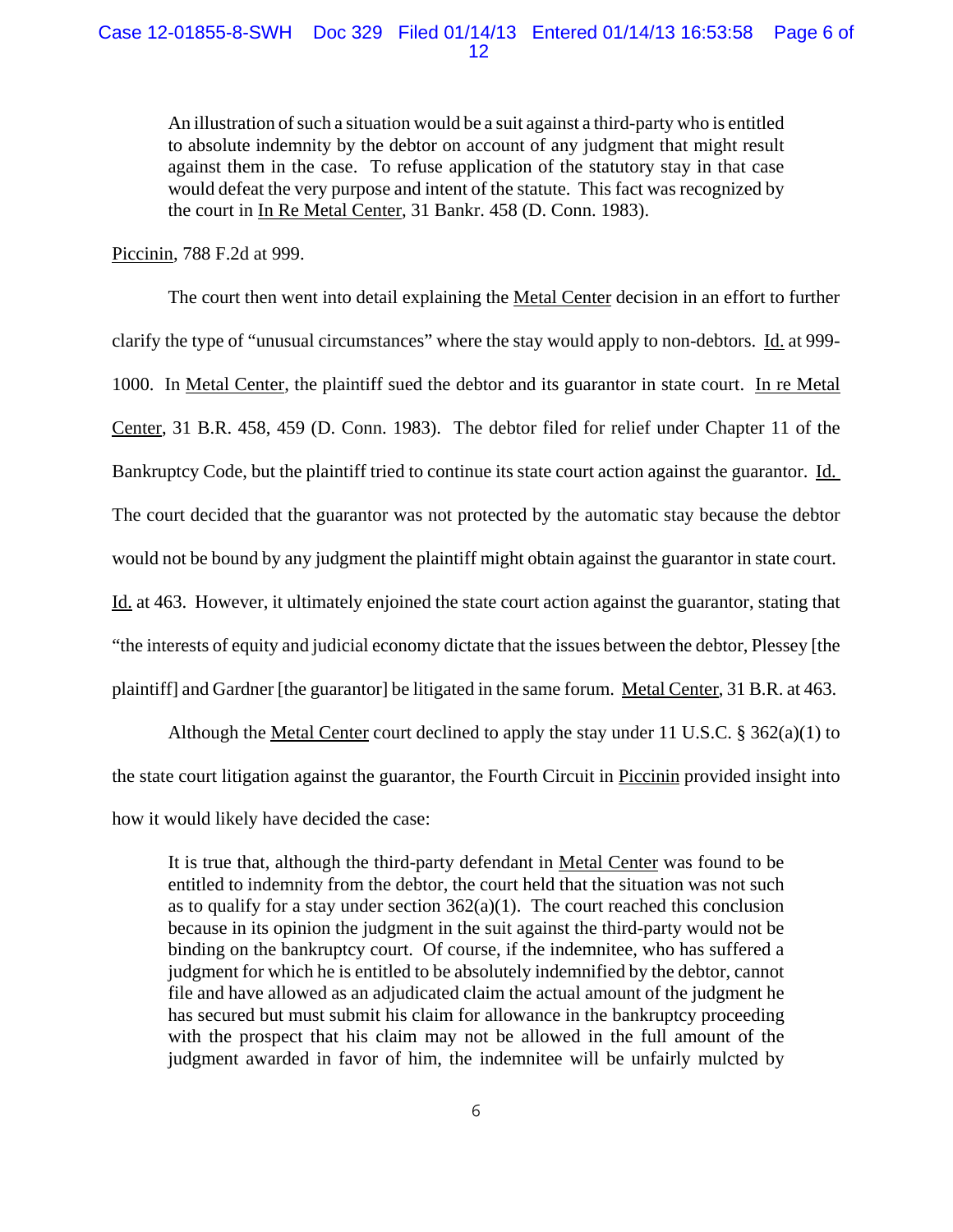inconsistent judgments and his contract of indemnity in effect nullified. We do not accept such reasoning with its shocking result *and would find a stay under (a)(1) acceptable*. Apparently the court in Metal Center recognized the inconsistency and the injustice resulting from its refusal to sustain a stay under  $(a)(1)$  for it did grant a stay of the action against the third-party but on equitable grounds, finding in justification that "severing and remanding [the plaintiff's action against the indemnitee to the state court for trial and judgment would] . . . potentially expose Gardner [the indemnitee] to inconsistent judgments. (citing Metal Center, 31 B.R. at 463). While, as we have said, *it seems that a ruling sustaining the stay in that case under section 362(a)(1) would have been more logical and appropriate*, it is unimportant whether the stay is granted under section  $362(a)(1)$  or on equitable grounds: the result is the same; *a stay is proper in such a situation*.

Piccinin, 788 F.2d at 999-1000 (emphasis added). The Fourth Circuit thus made clear that it would have granted the automatic stay under 11 U.S.C. § 362(a)(1) as to the litigation pending against the non-debtor guarantor in Metal Center. Id.; see also First Nat'l Bank v. Kanawha Trace Dev. Partners (In re Kanawha Trace Dev. Partners), 87 Bankr. 892, 896-97 (Bankr. E.D. Va. 1988) (following the Fourth Circuit's reasoning in Piccinin to hold that the stay under 11 U.S.C. § 362(a)(1) applied to a guarantor of the debtor).

The Fourth Circuit clarified and distinguished its decision in Piccinin approximately two years later in Credit Alliance Corp. v. Williams, 851 F.2d 119 (4th Cir. 1988). In Williams, the debtor defaulted on a note executed in favor of Credit Alliance which was guaranteed by Gary and Malcolm Williams. 851 F.2d at 120. Credit Alliance filed suit in the Southern District of New York against the debtor and the guarantors. All three defendants failed to respond to the summons and complaint. The debtor then filed for relief under Chapter 11 of the Bankruptcy Code in the Western District of Virginia. Just over one month later, the Southern District of New York entered a default judgment against the debtor and its guarantors. Id. One of the guarantors argued that the default judgment was void because it violated the automatic stay. Id. at 121. The Fourth Circuit reaffirmed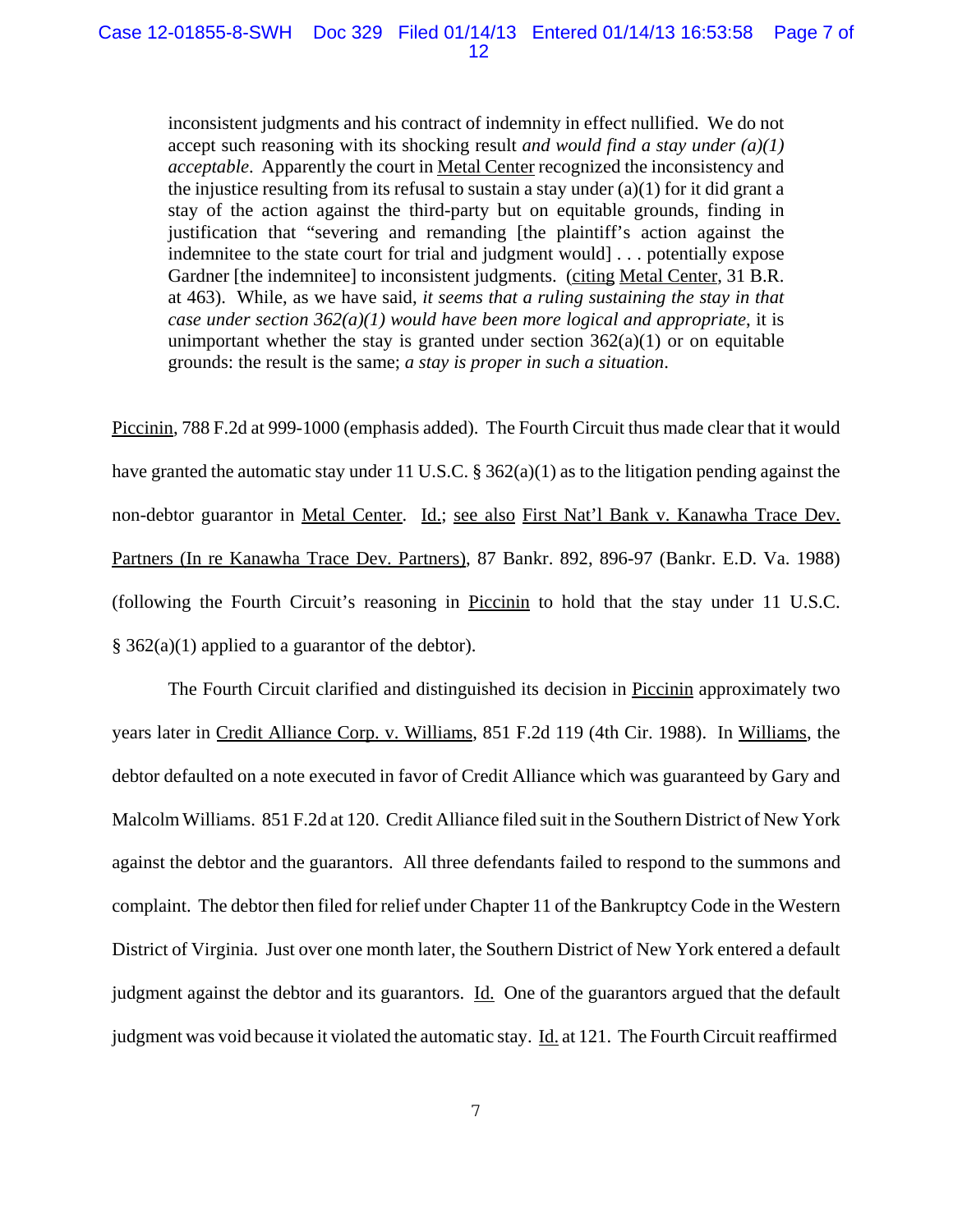### Case 12-01855-8-SWH Doc 329 Filed 01/14/13 Entered 01/14/13 16:53:58 Page 8 of 12

the "unusual circumstances" exception recognized in Piccinin, but in rejecting the guarantor's argument, it stated that there was "nothing 'unusual' about this guaranty agreement that would permit the guarantor, Williams, to invoke the statutory protection of § 362 or that would permit us to stay the enforcement of the New York judgment against him on equitable grounds." Id. The court explained that it was "unnecessary to stay proceedings or void the judgment against the nonbankrupt guarantor to protect Penn Hook [the debtor] or to prevent the dissipation of its assets, since neither Penn Hook nor its estate is jeopardized by the judgment against Williams." Id. at 122.

Piccinin and Williams demonstrate that while the "unusual circumstances" exception may exist in a guaranty relationship, the mere fact that a non-debtor is a guarantor of the debtor is insufficient by itself to justify invoking the exception. Rather, as indicated in Williams, there must be something unusual about the guaranty relationship that would warrant applying the automatic stay under 11 U.S.C. § 362(a)(1) to a non-debtor guarantor. This, of course, raises the question of what additional circumstances make a guaranty relationship so unusual that it falls within the exception to the general rule that the automatic stay under 11 U.S.C. § 362(a)(1) is limited to the debtor.

One such circumstance where courts have applied the stay to a non-debtor is when allowing litigation to continue against the non-debtor would threaten the ability of the debtor to fund a feasible reorganization plan. See In re Shearin Family Investments, LLC, 2009 Bankr. LEXIS 3105, at \*4 (Bankr. Sept. 23, 2009); Kanawha, 87 Bankr. at 893-97. For example, in Kanawha, First National Bank of Louisville filed suit to enforce a guaranty agreement against a guarantor who was also a limited partner of the debtor. Kanawha, 87 Bankr. at 893. The court found that the guarantor represented the "only short term source of funding available to the Kanawha Trace project [the debtor's business operations]." Id. With this recognition, the court stated that the guarantor's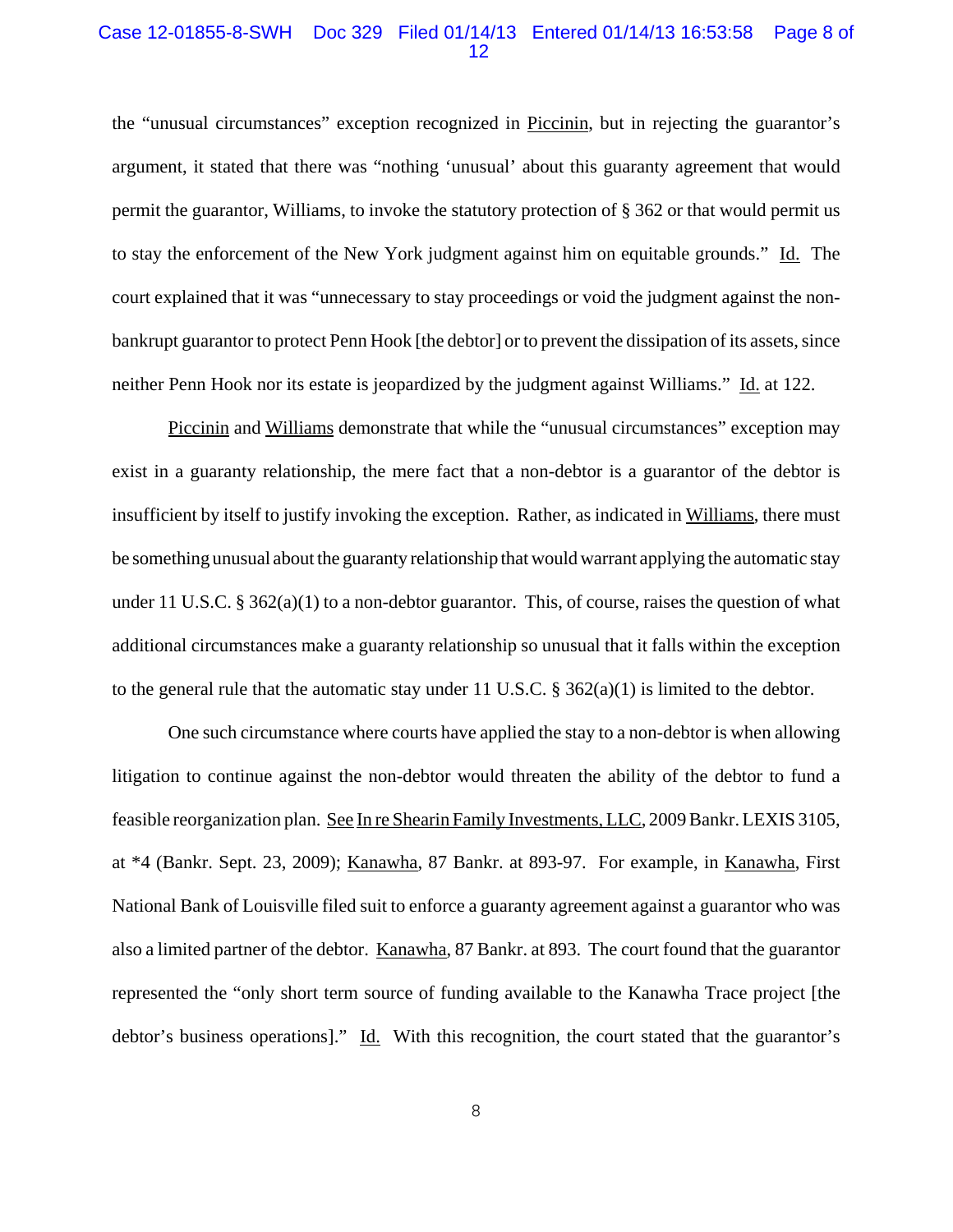## Case 12-01855-8-SWH Doc 329 Filed 01/14/13 Entered 01/14/13 16:53:58 Page 9 of 12

"involvement in the project is essential if the reorganization is to be successful," and it thus concluded that the stay applied to First National Bank's suit against the guarantor.<sup>5</sup> Id. at 896-97.

Concerns over the inability to fund a successful reorganization plan if the stay were not applied to the non-debtor were also present in Shearin, 2009 Bankr. LEXIS 3105, at \*4. In Shearin, there were three lawsuits pending in state court against the debtor's principal. <u>Id.</u> at \*2. Although the lawsuits resulted from the debtor's failure to deliver condominium units, and did not involve a guaranty agreement, the issue was whether the stay applied to the principal.  $\underline{Id}$  at \*1. Among many other factual findings, the court found that the principal's participation in marketing and selling the units was critical and that "[w]ithout the successful marketing and selling of condominium units, it is unlikely that the debtor will have a revenue stream to maintain a feasible reorganization plan." Id. at \*4. In staying the state court litigation, it is thus apparent that the court in Shearin was concerned that the debtor might have been unable to continue funding a reorganization plan if the litigation against the principal was allowed to proceed. Id.

Of course, there were additional circumstances existing in Shearin that caused the court to stay the litigation against the debtor's principal. <u>Id.</u> at \*3-5. The principal was "deeply intertwined in the debtor's project," spending nearly 95% of his time managing the project. Id. at \*3-4. The underlying bankruptcy case was "at a critical juncture" that required the principal's participation. Id. at \*4. There was also the possibility that the reorganization plan would moot some of the

<sup>&</sup>lt;sup>5</sup>The guarantor in Kanawha actually requested the bankruptcy court to issue a preliminary injunction against First National Bank. However, in deciding that the stay under 11 U.S.C. § 362(a)(1) applied, the court stated in a footnote that "[b]ecause a stay of the district court proceeding prevents enforcement of First National's guaranty agreement, the issue of whether a preliminary injunction that would prohibit the bank from proceeding with its litigation need not be addressed." Kanawha, 87 Bankr. at 897 n.3.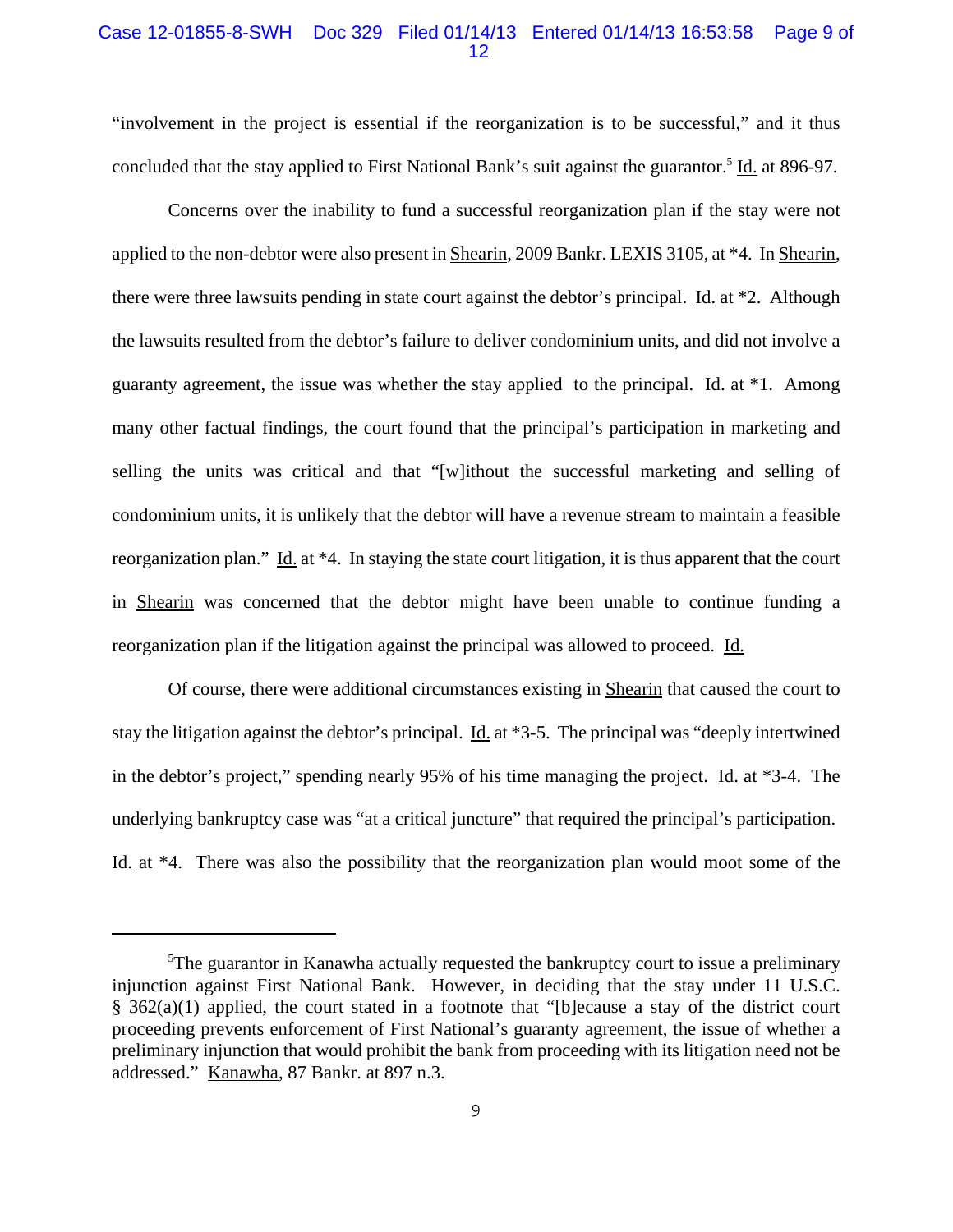### Case 12-01855-8-SWH Doc 329 Filed 01/14/13 Entered 01/14/13 16:53:58 Page 10 of 12

pending lawsuits. Id. Ultimately, the court summed up the basis for its decision by stating it was "clear . . . that the chance of a successful reorganization will be maximized by the ability of Shearin [the principal] to devote his unfettered efforts to that end." Id. at \*4-5; see also In re N. Star Contracting Corp., 125 B.R. 368, 370-71 (S.D.N.Y. 1991) (finding that the stay applied to a lawsuit against the debtor's principal because the debtor's "reorganization efforts would be harmed" if the suit was allowed to proceed).

Subsequent to the decision in Shearin, this court has declined to apply the stay to non-debtors on two separate occasions, one of which involved a non-debtor guarantor. In re Robert F. Youngblood Const. Co., 2012 Bankr. LEXIS 1214 (Bankr. E.D.N.C. March 22, 2012); In re KVS Foodsystems, LLC, 2009 Bankr. LEXIS 1184 (Bankr. E.D.N.C. April 29, 2009). In both cases, the court found that there were no "unusual circumstances" present that would render the stay applicable to the non-debtor. In re Robert F. Youngblood Const., 2012 Bankr. LEXIS 1214, at \*10; In re KVS Foodsystems, 2009 Bankr. LEXIS 1184, at \*8. The court refused to apply the stay to the nondebtors noting that the proper remedy was for the non-debtors to file their own individual bankruptcy. In re Robert F. Youngblood Const., 2012 Bankr. LEXIS 1214, at \*10; In re KVS Foodsystems, 2009 Bankr. LEXIS 1184, at \*11.

In the instant case, because the intricate relationship between the debtors and the Arbitration Respondents falls within the "unusual circumstances" exception as articulated by the Fourth Circuit in Piccinin, the court concludes that the automatic stay under 11 U.S.C. § 362(a)(1) applies to the arbitration against the Arbitration Respondents. Mr. Herndon and Count Arco, two of the Arbitration Respondents, play an integral role in the day-to-day operations of the debtors. Thus,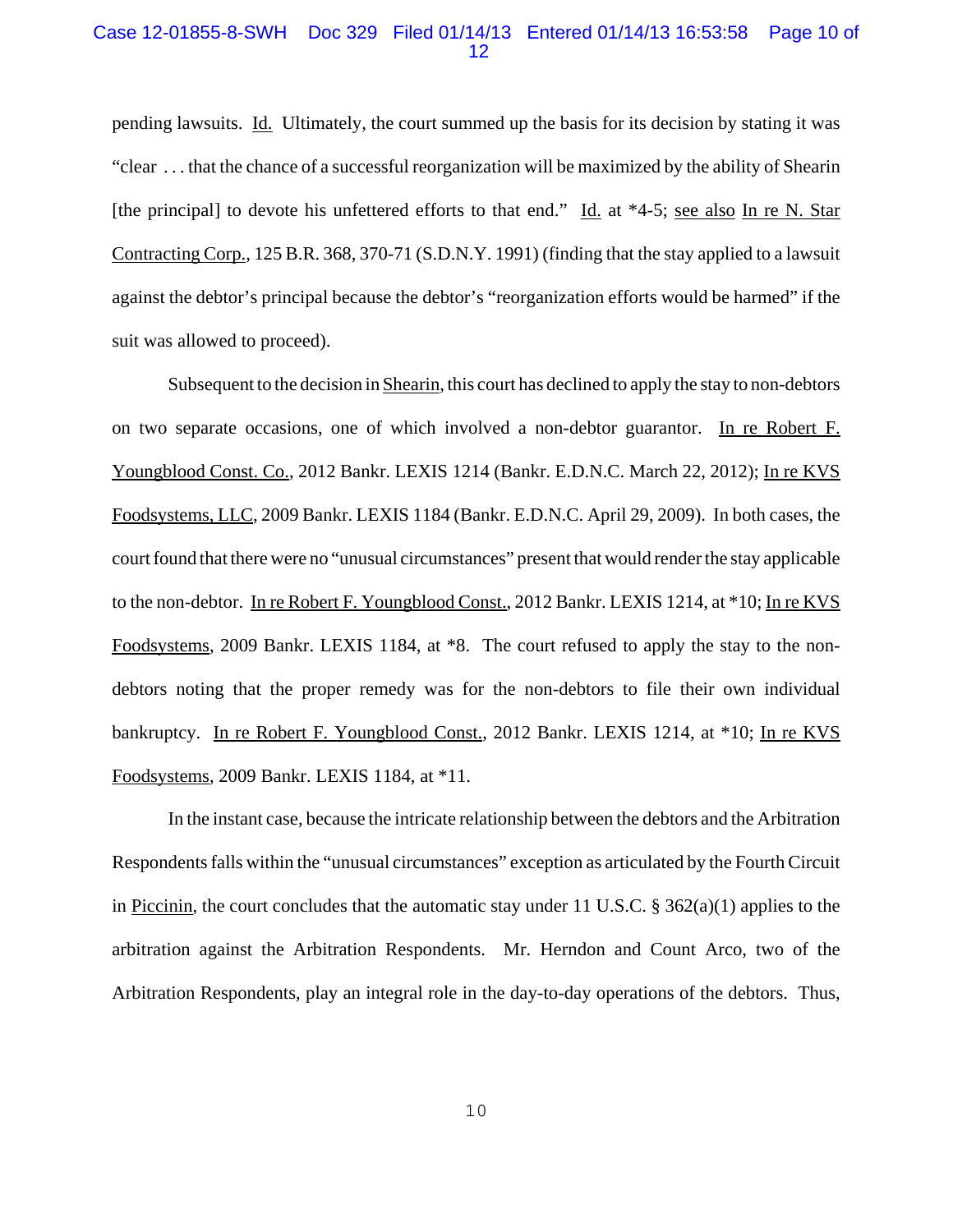## Case 12-01855-8-SWH Doc 329 Filed 01/14/13 Entered 01/14/13 16:53:58 Page 11 of 12

while the arbitration is based on the Arbitration Respondents' status as guarantors, the prosecution of it will have significant effects on the debtors' ability to successfully reorganize.

Further, the issues presented in the arbitration are identical to those presented in the Adversary Proceeding. Accordingly, preparation for the prosecution of the Adversary Proceeding is identical to preparation for the defense of the arbitration, both of which rely heavily on the resources and workforce of the debtors. Such preparation would be required at a time when the Bankruptcy Cases are at a "critical juncture," with confirmation hearings scheduled to occur in March of 2013.

Finally, and most importantly, the debtors' reorganization has depended and will continue to depend upon financing from AAC Property Investment Fund, LLC ("PIF"), and AAC Retail Property Development and Acquisition Fund, LLC ("Retail Funding").<sup>6</sup> The financial stability and long term funding of PIF and Retail Funding is dependent upon Key Bank's underwriting assessment of Herndon and Count Arco. Actual litigation against Herndon and Count Arco will detrimentally affect that assessment. Thus, the arbitration significantly threatens the debtors' ability to maintain sufficient financing necessary to fund a feasible reorganization plan, and continued prosecution of it will place the debtors' chances at achieving a successful reorganization in serious doubt.

These circumstances also justify granting the debtors a preliminary injunction under 11 U.S.C. § 105 enjoining the arbitration. See McHale v. Alvarez (In re The 1031 Tax Grp., LLC), 397 B.R. 670, 684 (Bankr. S.D.N.Y. 2008) ("To enjoin claims against non-debtors under § 105(a),

<sup>&</sup>lt;sup>6</sup>See Interim Order Granting Authority To Obtain Post-Petition Financing And Providing Notice Of Further Hearing dated May 18, 2012.